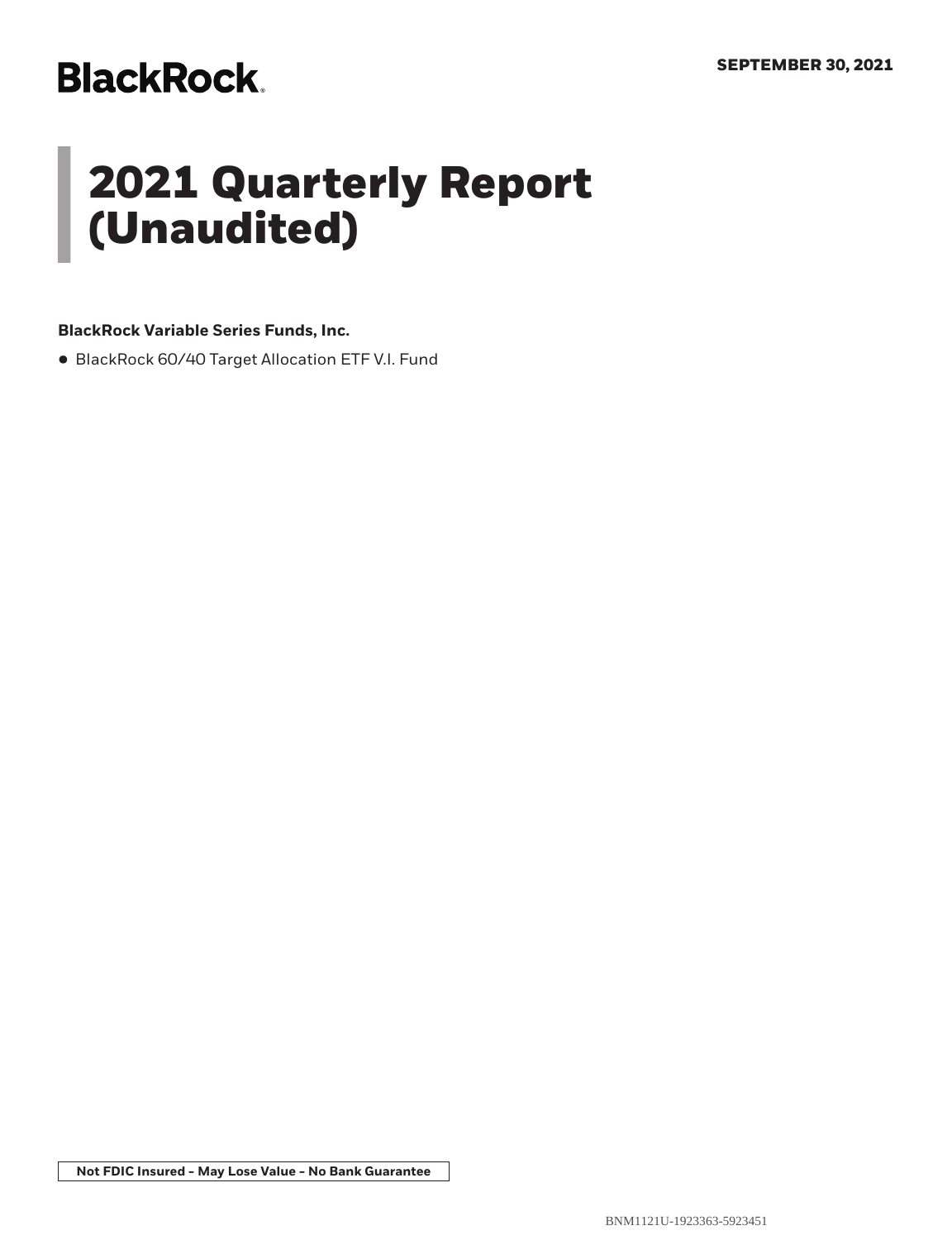## Schedule of Investments (unaudited)

September 30, 2021

| Security                                                                        | Shares                  | Value                    |
|---------------------------------------------------------------------------------|-------------------------|--------------------------|
| Affiliated Investment Companies - 113.4% <sup>(a)</sup><br>Equity Funds - 64.0% |                         |                          |
| $iS$ hares Core S&P 500 ETF $\phi$<br>iShares Core S&P Small-Cap ETF (b)        | 113.233<br>S<br>114.684 | 48.783.041<br>12.522.346 |
| iShares ESG Aware MSCI EM ETF <sup>(b)</sup>                                    | 289.801                 | 12.009.353               |
| iShares ESG Aware MSCI USA ETF (b)                                              | 555.628                 | 54.707.133               |
| iShares Global Financials ETF (b)                                               | 116.869                 | 9.168.373                |
| $i$ Shares Global Tech ETF $\phi$ ,<br>iShares MSCI EAFE Growth ETF             | 203.885<br>237,892      | 11.552.124<br>25.328.361 |
| iShares MSCI EAFE Value ETF (b)                                                 | 550.934                 | 28.014.994               |
| iShares MSCI USA Value Factor ETF (b),                                          | 134.483                 | 13.542.438               |
| iShares U.S. Energy ETF                                                         | 209.103                 | 5,909,251                |
|                                                                                 |                         | 221.537.414              |

#### **BlackRock 60/40 Target Allocation ETF V.I. Fund (Percentages shown are based on Net Assets)**

| Security                                          | <b>Shares</b> |    | Value          |
|---------------------------------------------------|---------------|----|----------------|
| Fixed Income Funds - 36.3%                        |               |    |                |
| iShares 1-5 Year Investment Grade Corporate       |               |    |                |
|                                                   | 231,759       | \$ | 12.663.312     |
| iShares Commodities Select Strategy ETF           | 315,132       |    | 11,294,331     |
| iShares Core Total USD Bond Market ETF            | 899.926       |    | 47,912,060     |
| iShares Fallen Angels USD Bond ETF (b)            | 223,232       |    | 6,721,516      |
| iShares TIPS Bond ETF                             | 122,831       |    | 15.684.290     |
| iShares U.S. Treasury Bond ETF (b).               | 1,190,265     |    | 31,577,731     |
|                                                   |               |    | 125,853,240    |
| Short-Term Securities — 13.1% ©                   |               |    |                |
| BlackRock Liquidity Funds, T-Fund, Institutional  |               |    |                |
| Class, 0.01%                                      | 1,866,909     |    | 1,866,909      |
| SL Liquidity Series, LLC, Money Market Series,    |               |    |                |
| $0.13\%$ <sup>(d)</sup>                           | 43.532.460    |    | 43.545.519     |
|                                                   |               |    |                |
|                                                   |               |    | 45,412,428     |
| Total Affiliated Investment Companies - 113.4%    |               |    |                |
|                                                   |               |    | 392,803,082    |
| Liabilities in Excess of Other Assets $-$ (13.4)% |               |    | (46, 326, 843) |
|                                                   |               |    |                |
| Net Assets — $100.0\%$                            |               | S  | 346,476,239    |

(a) Affiliate of the Fund.<br>(b) All or a portion of this security is on loan.

 $\hbox{\tt (c)}$  Annualized 7-day yield as of period end.

(d) All or a portion of this security was purchased with the cash collateral from loaned securities.

#### **Affiliates**

Investments in issuers considered to be affiliate(s) of the Fund during the period ended September 30, 2021 for purposes of Section 2(a)(3) of the Investment Company Act of 1940, as amended, were as follows:

| Affiliated Issuer                               | Value at<br>12/31/20 | Purchases at<br>Cost | Proceeds from<br>Sale | Net<br>Realized<br>Gain (Loss) | Change in<br>Unrealized<br>Appreciation<br>(Depreciation) |     | Value at<br>09/30/21 | <b>Shares</b><br>Held at<br>09/30/21 | Income                 | Capital Gain<br><b>Distributions</b><br>from<br>Underlying<br>Funds |
|-------------------------------------------------|----------------------|----------------------|-----------------------|--------------------------------|-----------------------------------------------------------|-----|----------------------|--------------------------------------|------------------------|---------------------------------------------------------------------|
| <b>BlackRock Liquidity Funds,</b>               |                      |                      |                       |                                |                                                           |     |                      |                                      |                        |                                                                     |
| T-Fund, Institutional Class <sup>(a)</sup> . \$ | 1,321,139 \$         | 545,770 \$           | - \$                  | \$.                            |                                                           | \$. | 1,866,909            | 1,866,909 \$                         | 146 \$                 |                                                                     |
| SL Liquidity Series, LLC, Money                 |                      |                      |                       |                                |                                                           |     |                      |                                      |                        |                                                                     |
| Market Series <sup>(a)</sup>                    | 49,449,031           |                      | (5,892,562)           | (10, 950)                      |                                                           |     | 43,545,519           | 43,532,460                           | 156,156 <sup>(b)</sup> |                                                                     |
| iShares 0-5 Year High Yield                     |                      |                      |                       |                                |                                                           |     |                      |                                      |                        |                                                                     |
| Corporate Bond ETF <sup>(c)</sup>               | 9,800,045            | 99,755               | (9,908,160)           | 501,990                        | (493, 630)                                                |     |                      |                                      |                        |                                                                     |
| iShares 1-5 Year Investment                     |                      |                      |                       |                                |                                                           |     |                      |                                      |                        |                                                                     |
| Grade Corporate Bond ETF                        | 14,418,735           | 14,640,501           | (16, 293, 328)        | 95,217                         | (197, 813)                                                |     | 12,663,312           | 231,759                              | 201,762                |                                                                     |
| iShares 20+ Year Treasury Bond                  |                      |                      |                       |                                |                                                           |     |                      |                                      |                        |                                                                     |
| $ETF(c)$                                        | 2,286,927            | 24,914               | (2,216,567)           | 56,171                         | (151, 445)                                                |     |                      |                                      |                        |                                                                     |
| iShares Commodities Select                      |                      |                      |                       |                                |                                                           |     |                      |                                      |                        |                                                                     |
| Strategy ETF                                    |                      | 10,413,528           | (48, 511)             | 1,528                          | 927,786                                                   |     | 11,294,331           | 315,132                              |                        |                                                                     |
| iShares Core MSCI EAFE ETF <sup>(c)</sup>       | 5,848,261            | 50,215               | (6,094,333)           | 1,013,397                      | (817, 540)                                                |     |                      |                                      |                        |                                                                     |
| iShares Core S&P 500 ETF                        | 50,318,026           | 10,637,026           | (17, 997, 852)        | 5,774,452                      | 51,389                                                    |     | 48.783.041           | 113.233                              | 453.729                |                                                                     |
| iShares Core S&P Small-Cap ETF                  | 6,303,329            | 6,234,450            | (1,457,160)           | 499,376                        | 942,351                                                   |     | 12,522,346           | 114,684                              | 113,295                |                                                                     |
| iShares Core Total USD Bond                     |                      |                      |                       |                                |                                                           |     |                      |                                      |                        |                                                                     |
| Market ETF                                      |                      | 48,760,598           | (312, 748)            | (4, 165)                       | (531, 625)                                                |     | 47,912,060           | 899,926                              | 395,234                |                                                                     |
| iShares ESG Aware MSCI EM                       |                      |                      |                       |                                |                                                           |     |                      |                                      |                        |                                                                     |
| ETF.                                            | 19,215,379           | 4,579,687            | (11, 921, 003)        | 4,128,311                      | (3,993,021)                                               |     | 12,009,353           | 289,801                              | 96,752                 |                                                                     |
| iShares ESG Aware MSCI USA                      |                      |                      |                       |                                |                                                           |     |                      |                                      |                        |                                                                     |
| ETF.                                            | 40,110,713           | 16,412,170           | (7,019,992)           | 2,130,704                      | 3,073,538                                                 |     | 54,707,133           | 555,628                              | 404,712                |                                                                     |
| iShares Fallen Angels USD Bond                  |                      |                      |                       |                                |                                                           |     |                      |                                      |                        |                                                                     |
| ETF.                                            |                      | 6,596,716            | (43, 515)             | 493                            | 167,822                                                   |     | 6,721,516            | 223,232                              | 116,171                |                                                                     |
| iShares Global Financials ETF                   |                      | 11,843,005           | (2,404,124)           | (113.842)                      | (156, 666)                                                |     | 9.168,373            | 116,869                              | 38,720                 |                                                                     |
| iShares Global Tech ETF                         | 8,532,222            | 9,206,238            | (6,720,776)           | 3,065,520                      | (2,531,080)                                               |     | 11,552,124           | 203,885                              | 13,675                 |                                                                     |
| iShares iBoxx \$ Investment Grade               |                      |                      |                       |                                |                                                           |     |                      |                                      |                        |                                                                     |
| Corporate Bond ETF <sup>(c)</sup>               | 30,519,133           | 2,396,196            | (31,596,759)          | (193, 379)                     | (1, 125, 191)                                             |     |                      |                                      | 134,712                |                                                                     |
| iShares MBS ETF <sup>(c)</sup>                  | 9,770,623            | 486,726              | (10, 160, 898)        | (108, 057)                     | 11,606                                                    |     |                      |                                      | 24,633                 |                                                                     |
| iShares MSCI EAFE Growth ETF                    | 19,127,491           | 11,911,599           | (6, 294, 247)         | 1,705,900                      | (1, 122, 382)                                             |     | 25,328,361           | 237,892                              | 135,870                |                                                                     |
| iShares MSCI EAFE Value ETF.                    |                      | 29,646,883           | (1, 815, 356)         | 69,084                         | 114,383                                                   |     | 28,014,994           | 550,934                              | 462,133                |                                                                     |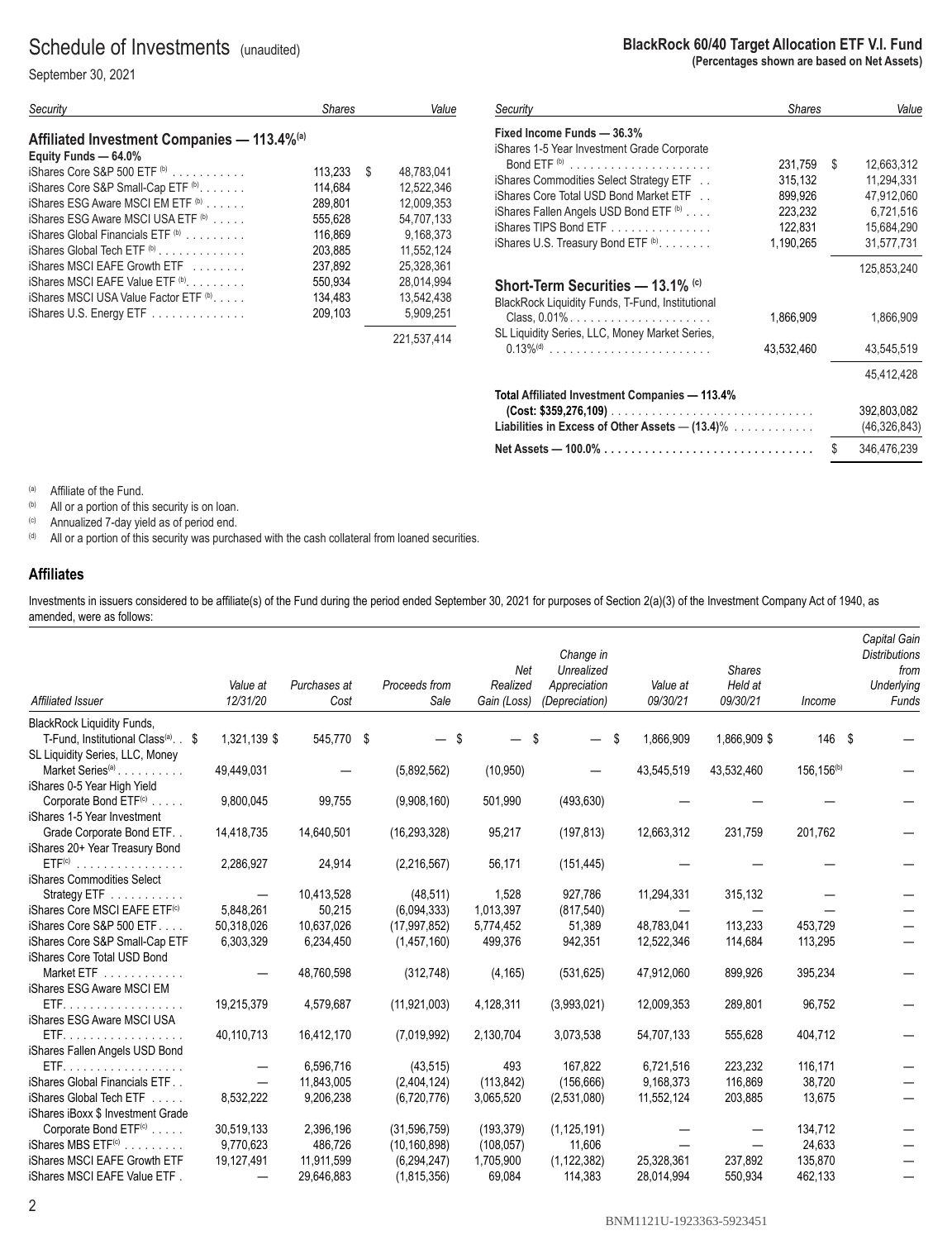September 30, 2021

| Affiliated Issuer               | Value at<br>12/31/20     | Purchases at<br>Cost |      | Proceeds from<br>Sale | Net<br>Realized<br>Gain (Loss) |    | Change in<br>Unrealized<br>Appreciation<br>(Depreciation) |   | Value at<br>09/30/21 | Shares<br>Held at<br>09/30/21 | <i>Income</i> | Capital Gain<br><b>Distributions</b><br>from<br>Underlying<br>Funds |
|---------------------------------|--------------------------|----------------------|------|-----------------------|--------------------------------|----|-----------------------------------------------------------|---|----------------------|-------------------------------|---------------|---------------------------------------------------------------------|
| iShares MSCI USA Min Vol Factor |                          |                      |      |                       |                                |    |                                                           |   |                      |                               |               |                                                                     |
| $ETF(c)$ \$                     | 5,126,841 \$             | 387,608              | - \$ | $(5,685,122)$ \$      | 533,571                        | \$ | (362, 898)                                                |   |                      | $-$ \$                        | 11,819 \$     |                                                                     |
| iShares MSCI USA Momentum       |                          |                      |      |                       |                                |    |                                                           |   |                      |                               |               |                                                                     |
| Factor $ETF(c)$                 |                          | 9,105,023            |      | (9,359,848)           | 254,825                        |    |                                                           |   |                      |                               | 8,507         |                                                                     |
| iShares MSCI USA Value Factor   |                          |                      |      |                       |                                |    |                                                           |   |                      |                               |               |                                                                     |
| ETF.                            | 10.529.842               | 2.995.799            |      | (1, 567, 854)         | 474.892                        |    | 1.109.759                                                 |   | 13.542.438           | 134,483                       | 210,007       |                                                                     |
| iShares TIPS Bond ETF           | $\overline{\phantom{m}}$ | 15,983,960           |      | (71, 739)             | (425)                          |    | (227, 506)                                                |   | 15,684,290           | 122,831                       | 198,405       |                                                                     |
| iShares U.S. Energy ETF         |                          | 6,578,060            |      | (1.154.915)           | 25,255                         |    | 460,851                                                   |   | 5,909,251            | 209,103                       | 132,328       |                                                                     |
| iShares U.S. Medical Devices    |                          |                      |      |                       |                                |    |                                                           |   |                      |                               |               |                                                                     |
| $ETF(c)$                        | 8.060.417                | 585.567              |      | (8.926.141)           | 2,128,662                      |    | (1,848,505)                                               |   |                      |                               | 282           |                                                                     |
| iShares U.S. Treasury Bond ETF  | 22,361,262               | 19,517,663           |      | (9,629,118)           | 203,419                        |    | (875, 496)                                                |   | 31,577,730           | 1.190.265                     | 213,471       |                                                                     |
|                                 |                          |                      |      |                       | \$22,231,949                   | S  | (7, 575, 313)                                             | S | 392,803,081          |                               | 3,522,519 \$  |                                                                     |

(a) Represents net amount purchased (sold).

(b) All or a portion represents securities lending income earned from the reinvestment of cash collateral from loaned securities, net of fees and collateral investment expenses, and other payments to and from borrowers of securities.

(c) As of period end, the entity is no longer held.

# Glossary of Terms Used in this Report

### **Portfolio Abbreviations**

| EAFE        | Europe, Australasia and Far East     |
|-------------|--------------------------------------|
| FM          | <b>Emerging Markets</b>              |
| <b>ESG</b>  | Environmental, Social And Governance |
| <b>FTF</b>  | Exchange-Traded Fund                 |
| <b>MBS</b>  | Mortgage-Backed Securities           |
| <b>MSCI</b> | Morgan Stanley Capital International |
| S&P         | Standard & Poor's                    |